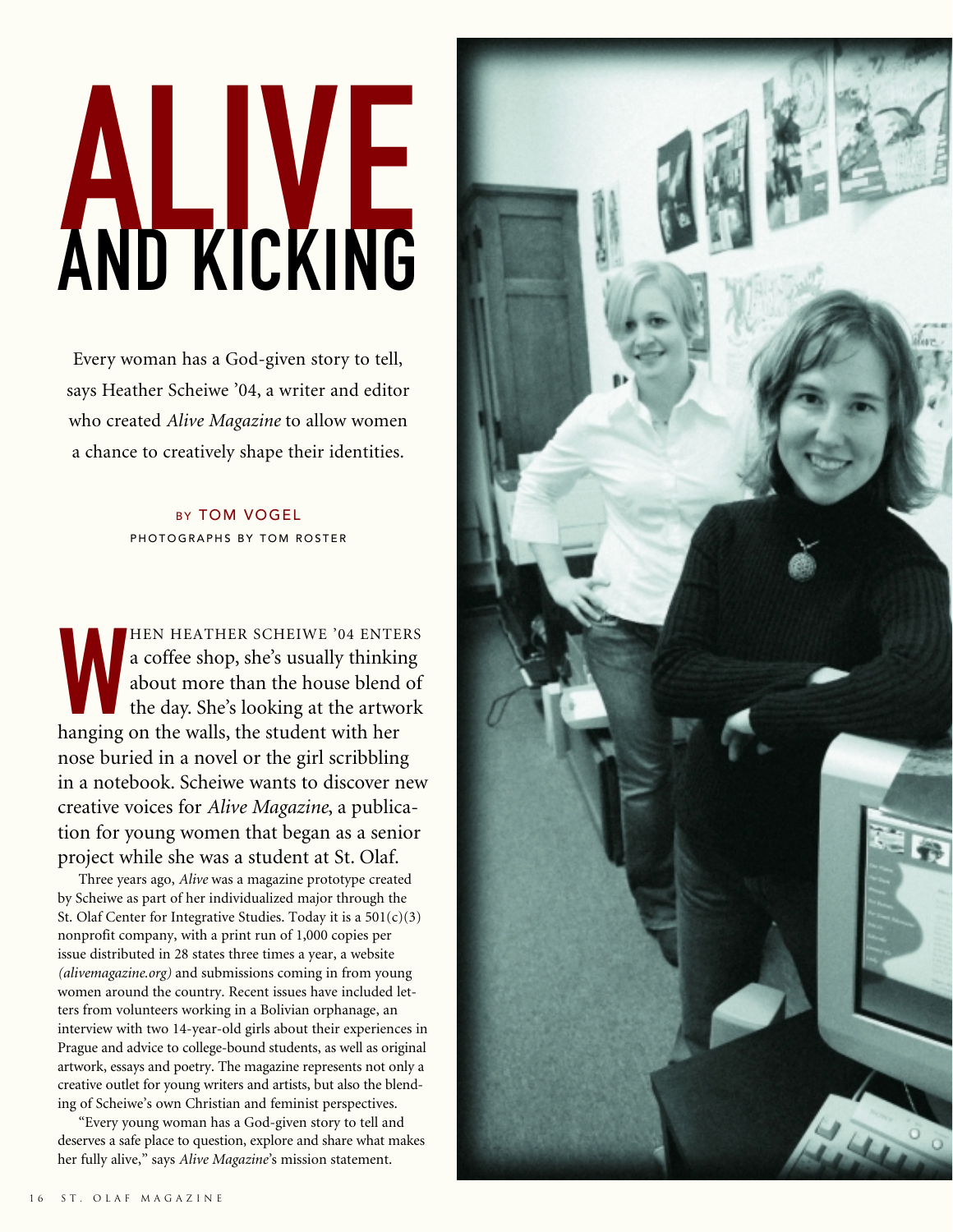## HEATHER SCHEIWE '04 (FOREGROUND) AND JENNIFER DOTSON '05 IN THE MINNEAPOLIS OFFICE OF *ALIVE MAGAZINE.*



Scheiwe's desire to provide girls and women a creative outlet is inspired, in part, by her concern about how materialistic, superficial media messages are affecting young women's lives. Her own struggles with identity, body image and faith set the groundwork for her religion and women's studies major at St. Olaf and, eventually, *Alive'*s philosophy.

In an essay titled "Embracing Your Beauty, Moving in Strength," which appears in the book *My Red Couch: And Other Stories on Seeking a Feminist Faith* (Pilgrim Press, 2005), Scheiwe describes her battle with anorexia and her attempts to construct an identity separate from the feminine stereotypes she saw around her.

Disillusioned by archetypes of beauty that other teenage girls were attempting to emulate, Scheiwe sought an alternative in Christianity. "My faith was the only strength I possessed that was socially acceptable for a girl," she says. However, even after immersing herself in activities at church, Scheiwe felt incomplete. Ideas of "good Christian girls" leading "quiet lives of service and submission" left her feeling fettered, rather than liberated.

In an attempt to conform to what she saw as Christian ideals of self-denial and discipline, and to eschew stereotypical feminine images, she began starving herself and exercising obsessively. The result was 20 pounds lost off an already-thin frame, two hospitalizations and still no resolution to what she calls her "personality confusion."

During this time Scheiwe enrolled in her first women's studies class at St. Olaf, "Christian Theology and Human Existence," taught by Associate Professor of Religion David Booth. Although she initially resisted feminist courses because she considered them "too radical to integrate with Christian faith," the subject matter sparked her curiosity, and in the spring of her junior year she declared a major in women's studies.

Still, Scheiwe felt incomplete. "Being 'feminist' without the unity of my body and spirit was just another externally dictated label," she writes in *My Red Couch.*

It wasn't until Scheiwe applied to Oregon Extension, a semester-long program sponsored by Pennsylvania-based Messiah College, that she began to come to terms with the different facets of her identity. The extension course, called "The Struggle for Self and Voice in Community: Women in Literature and Theology," took place in the woodlands of Oregon, where 20 young women — led by "a middle-aged bohemian couple named Nancy and John," as Scheiwe describes them — read

poetry and studied women of the Bible and historical social revolutions. "During that time," Scheiwe recalls, "we spoke our pain through poetry and dance and music."

Upon her return to Minnesota, Scheiwe began learning to trust her inner voice and use it to speak her own truth. No longer at odds with her Christianity, she saw her feminism as a blessing that would "invigorate" her faith.

"I could not imagine my Christian faith without integrating my feminist perspective," she says, "nor could I practice feminism without integrating Christ's model of equality and compassion and strength."

## SELF-HELP, SOCIAL CHANGE

WHEN THE TIME CAME for Scheiwe to decide on a topic for her senior project, she found that her own experience merging feminism and Christianity provided a strong foundation.

Scheiwe's academic interests were many and varied, ranging from narrative psychology and creative writing to mass media studies and theology. Additionally, she was fascinated with "narrative theology" — what she describes as "receiving the Word and proclaiming the Gospel in a continuous, storied way that respects the freedom of the Gospel and the integrity of the hearer."

The medium in which all of these passions came together, Scheiwe decided, was magazine publishing. Her senior project would be devoted to producing a magazine for young women. "At that point, all of my studies were reallocated to that," she says.

Based on her own struggles with feminine stereotypes, Scheiwe felt that many mainstream publications marketed toward girls and young women were having a detrimental effect. Many popular magazines encouraged teens to obsess about their physical appearance while neglecting their intellectual and spiritual development, she says.

Scheiwe also was troubled by a September 2000 *People* magazine study, "How Do I Look," which stated that 80 percent of teenage girls felt insecure about themselves after looking at popular magazines for three minutes.

"So, the question many girls end up asking themselves is inevitable: 'What's wrong with me that I'm not like those people in the magazine?'" Scheiwe says. "When magazines destroy imagination, creativity, beauty and self-knowledge in less than three minutes, I cringe to think what even three years of reading them during adolescence, the most formative years of one's life, would do."